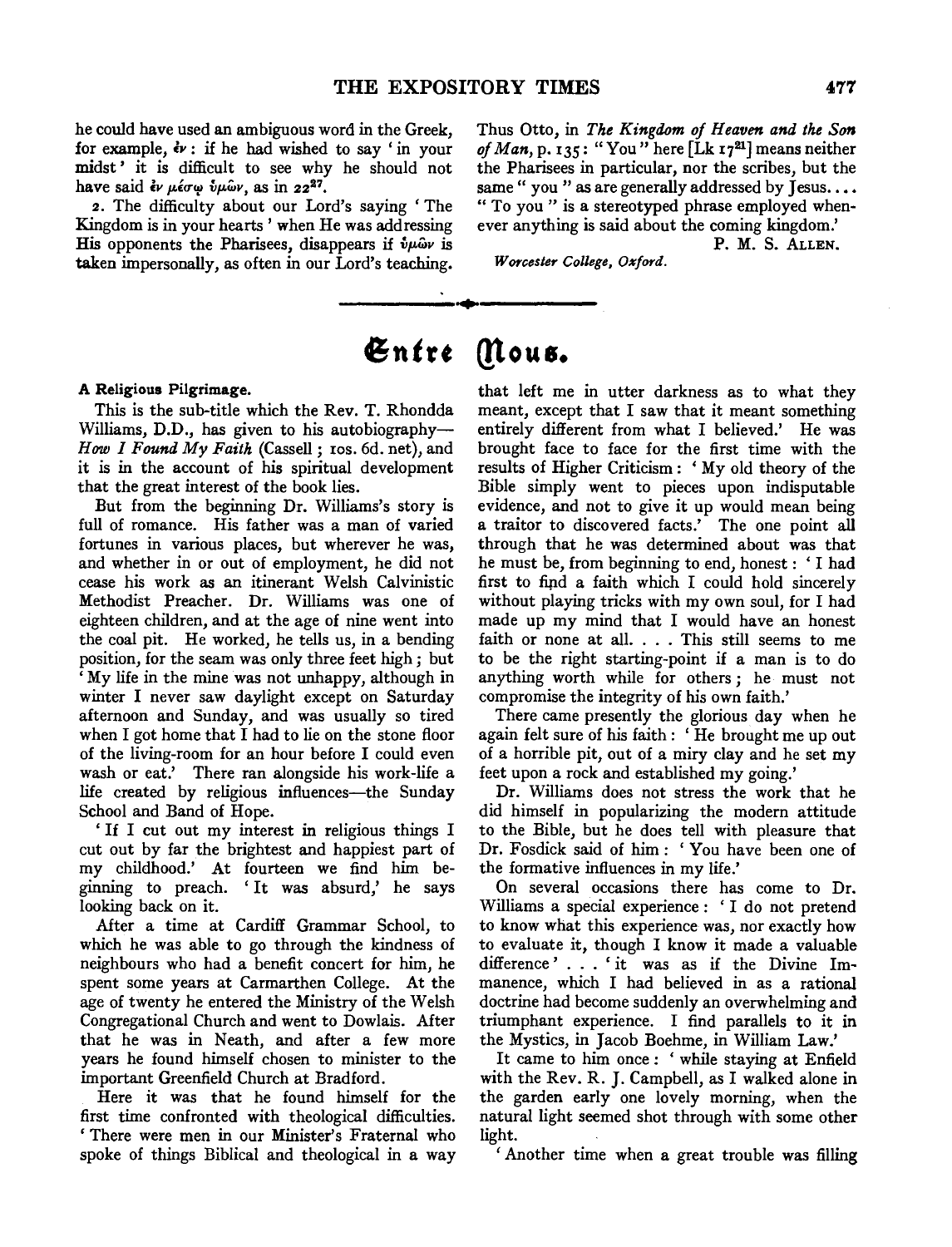The sermons are arranged in groups and deal with the seasons and with particular occasions as well as with more general subjects. The title of the volume is taken from the last Sermon-The White Horseman being the Horseman in the nineteenth chapter of Revelation. We have quoted it, in shortened form, in 'The Christian Year' this month, so enabling our readers to judge for themselves the quality of the volume.

#### "Treated like a real Lady.'

' More than a month afterwards one of the old ladies from the workhouse who had been one -0f our guests, climbed the stairs of Somerset Terrace and asked for Mary Neal. Tempted perhaps by the desire to keep a memento of the day, she had concealed a spoon in her stocking and had taken it back to the workhouse. (It was only a caterer's spoon, and of no value whatever.) She was overcome afterwards by the thought that after being treated " just as though I was a real lady " she had taken the spoon. She suffered a fortnight's remorse, and on her next day -0ut she had tramped to Canning Town to find some one to whom she could restore it. Baffled in her search she had walked all those miles back to the Marylebone workhouse to suffer another fortnight of mental misery. When again the day's freedom was due to her, she trudged to Somerset Terrace where she found Mary Neal, and with tears <>f contrition returned the spoon !

" Treated like a real lady"  $-$  that fact it was that had pierced her poor old heart.' <sup>1</sup>

#### Too Old. •

Some little time ago we published a children's .address bythe Reverend John T. Taylor. Readers <>fit will be glad to have *One-Man Band,* a volume of forty talks to young people, published by Messrs. Allenson at 3s. 6d. net. We quote a part of 'The Crocus that missed the Bus.'

'You will know, of course, that you can find other things in the garden besides flowers. Just think of the things which you have actually found thereand lost there, if it comes to that.

· ' The particular thing that I found in my garden <>ne day gave me a shock. No, they were not worms! ... My shock was to find in a paper bag twelve crocus bulbs (I suppose I ought to call them " corms ") which had missed the bus. You will remember that the crocus blooms in the

<sup>1</sup> Emmeline Pethick Lawrence, My Part in a Changing World,125.

spring-in the month of March. You will have noticed how badly the sparrows treat them in the park. To me, spring would hardly be spring without their blue, white, and golden flowers.

'Well, as I have said, there were the bulbs, and it was early summer. Not only had the time for planting gone by, but the time for flowering as well. They were too late for that year certainly, and perhaps too late for  $\lambda$ LWAYS.... That is why my finding them gave me such a shock.

' Too late to Flower ! It is bad enough to be too late for the shop when you have been sent to buy something ; it is bad enough to miss the train ; it is simply dreadful to arrive at the Post Office, and to find that you cannot get a postal order; and it must be AWFUL to be late for business-but how much more dreadful must it be to be too late for things which can never, never, never come back again to us.

' If you should be unlucky enough to get to the railway station too late for the school excursion, you just miss your treat for that year, but if you miss the time for the scholarship exam. you have missed that FOR THE WHOLE OF YOUR LIFE. The chance does not often come again. Like the crocuses, you have missed the bus very badly.

'I do not think you can ever be too old to study, but you know youth is the flowering time for that. Make the best and the most of it. I would like also to think that people can never be too old to break off bad habits, but boyhood and girlhood is the finest time for this special flowering. And I rejoice that we can never be too far on in years to give ourselves to the Lord Jesus, but after all it is best to do that while we are young.

' I am more sorry than I can say for my crocuses, but I am more sorry still for some people who know they are past their flowering time.'

#### New Poetry.

Two Anthologies of poetry have been published by Messrs. Macmillan. The smaller volume, *Poems of To-Day* (3s. 6d. net), has been compiled by the English Association, and forms the third series of their collection. It consists of poems published since 1922 down to the present day. This is a selection which we feel should on no account be missed. It is excellent in every way, carrying out fully the selectors' purpose of including poems that are truly typical of the modern school while yet conforming to certain accepted canons of style. A useful feature is the short biographical notes.

The second Anthology is somewhat larger (6s. net) and the title is *Poems of Twenty Years*. It has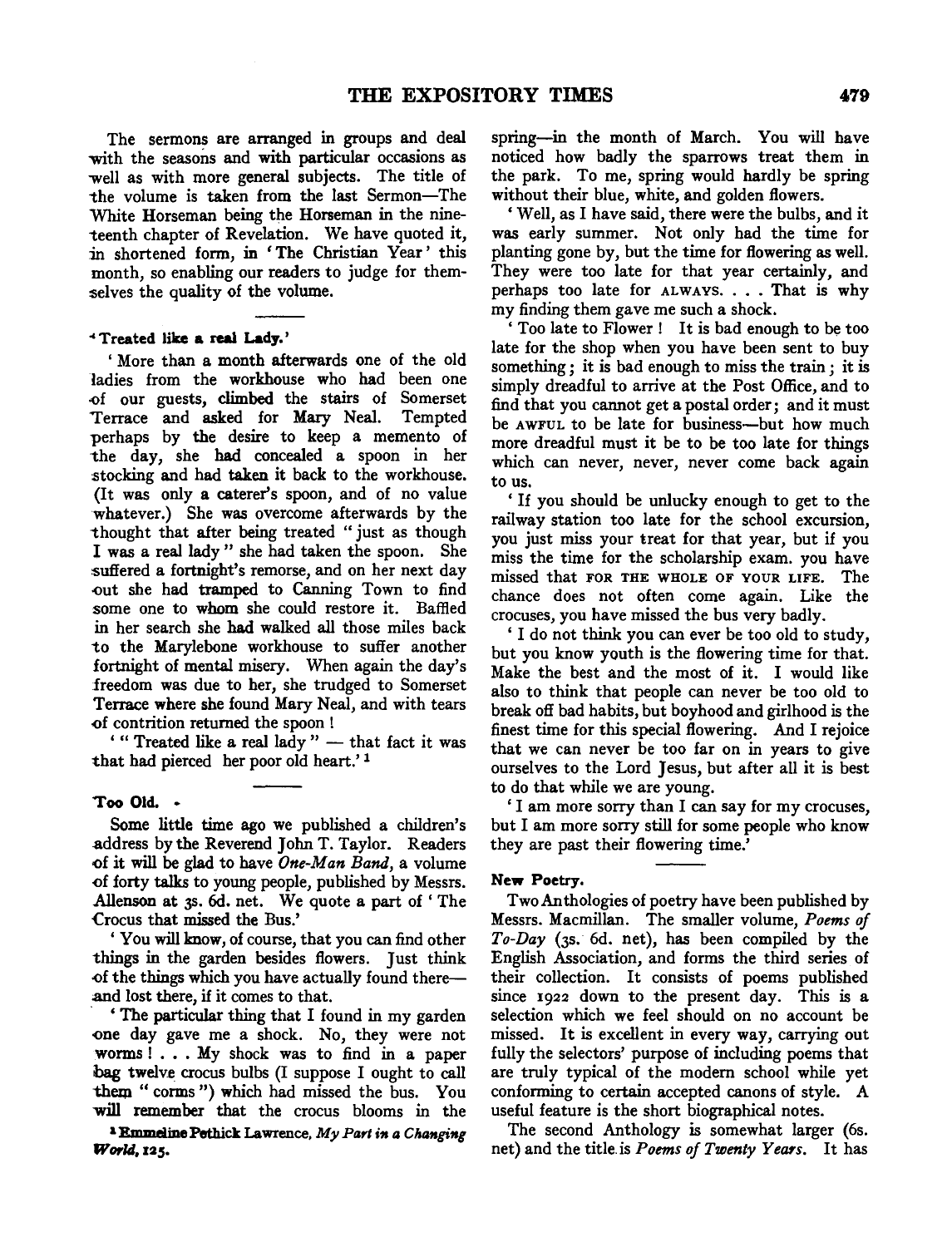me with apprehension I was walking along one of those streets in Manningham, where not a blade of grass is to be seen. Suddenly there shone round me what felt like a physical light, but which I knew was not, and a voice in me said : " Be at peace ; all will be right." And so it was.

' A third occasion was on the Downs near :Brighton, during the war, on a glorious spring day. Oppressed by the terrible war happenings, there broke over me once again a feeling of overwhelming love and goodness and peace as the eternal things in life. For the moment all the horror and evil seemed swallowed up in infinite good. The ocean of light, as George Fox said, flowed over the ocean of darkness and death.'

## We must make a good life of it.

An account of the life of *Edith Davidson of Lambeth* has been written by M. C. S. M., one who was in the closest touch with Mrs. Davidson for many years (John Murray; 9s. net).

The first question that occurs to one to ask is whether there was room for this biography after the very full one of Archbishop Davidson by the Bishop of Chichester, but of necessity that occupied itself with the public life rather than the private life of Archbishop Davidson, and this is essentially a .story of home life. There are a number of revealing anedcotes.

An unsatisfactory employee was being dis-.cussed at breakfast one day, years ago-one who was weak in character and had failed again and again ; dismissal was suggested. The Archbishop was present, reading *The Times.* He suddenly dropped the paper and Mrs. Davidson said : " Well, Randall, what are you thinking about?" He replied : " Oh-only when you were all talking about poor so-and-so, I was saying to myself the words that were said over me at my consecration-• Hold up the weak, heal the sick, bind up the broken, bring again the outcasts, seek the lost.' " And he got up and left the room. Mrs. Davidson gathered up her letters from the breakfast-table and said : " While we were talking, Randall was<br>praying for ——. He will have another chance." ' praying for ——. He will have another chance."<br>The volume is not at all a large one but within

jts scope it does two things well. It gives a charming picture of the leisurely life of earlier days when telephones and motor-cars were unknown and rooms were lit by candlelight. A journey abroad paid under the personal supervision of Mr. Cooke who acts as courier is amusingly described.

'My surprise was great when a quiet, middle-

aged man, very much like a home-staying retired tradesman, was pointed out to me, walking up and down the platform with his hands in his pockets seemingly taking notice of no one. He could not speak a word of any language but his own ! . . .'

The second thing which this volume does so well is to make us feel the strong religious background of Mrs. Davidson's early homes, and realize what it was that she carried with her to the homes of her married life.

' I want to gather myself and live well this summer-so help me God. It won't be easy-but I'll try-so as to make what I can of Randall's wife.'

A recurrent phrase is ' we must make a good life of it.'

### The Importance of Preaching.

The Dean of Winchester has just published a volume of Sermons with the title *The White Horseman* (S.P.C.K.; 5s. net). Dr. Selwyn has prefaced his volume by a valuable chapter 'Concerning Sermons.'

He begins by quoting Rose Macaulay's ironical remark : ' though, of course there is, from time to time a sermon. . . . But it seems that this cannot, in any Church, be helped.' Dr. Selwyn believes that the preacher's task is one of great value, for he is here to answer the most important of all questions. Mr. Aldous Huxley's' Ends and Means ' he says is' a kind of preacher's *apologia.'* 

' " Technological advance is rapid, but without progress in charity, technological advance is useless. Indeed, it ... has merely provided us with more Indeed, it . . . has merely provided us with more<br>efficient means for going backwards." And he insists that our metaphysical beliefs, which give us our ends in life, are the crux of the whole matter. "What sort of world is this, in which men aspire to good, and yet so frequently achieve evil? What is the sense and point of the whole affair ? What is man's place in it, and how are his ideals, his systems of values, related to the universe at large ? " These are just the questions which the preacher is there to answer ? '

The ministry of vision is as much as ever a vital principal of social health, and in that field the minister of the Word of God has a great part. to play.

By the sermon Dr. Selwyn argues, the Church shows the 'Vision of Human Life,' illuminates all man's most important relationships and the several obligations of each, setting them all against the background of man as a spiritual creature.